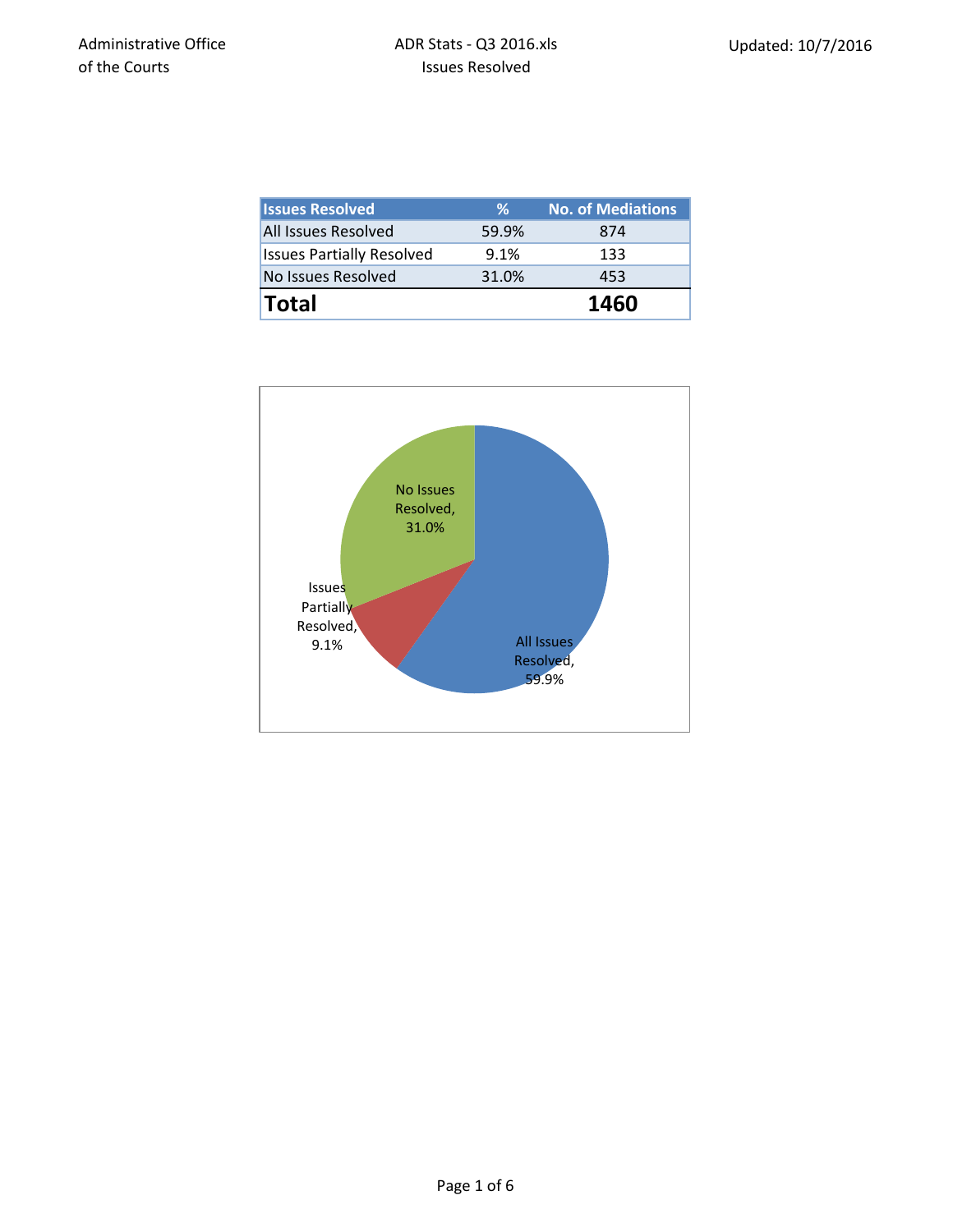| <b>Court Type</b>             | %     | <b>No. of Mediations</b> |
|-------------------------------|-------|--------------------------|
| <b>Appellate Court</b>        | 0.0%  | $\mathbf{O}$             |
| <b>Chancery Court</b>         | 29.9% | 437                      |
| <b>Circuit Court</b>          | 49.5% | 722                      |
| <b>Federal Court</b>          | 2.1%  | 30                       |
| <b>General Sessions Court</b> | 4.7%  | 69                       |
| Juvenile Court                | 13.4% | 195                      |
| <b>Municipal Court</b>        | 0.0%  | 0                        |
| Probate Court                 | 0.5%  | 7                        |
| <b>Total</b>                  |       | 1460                     |

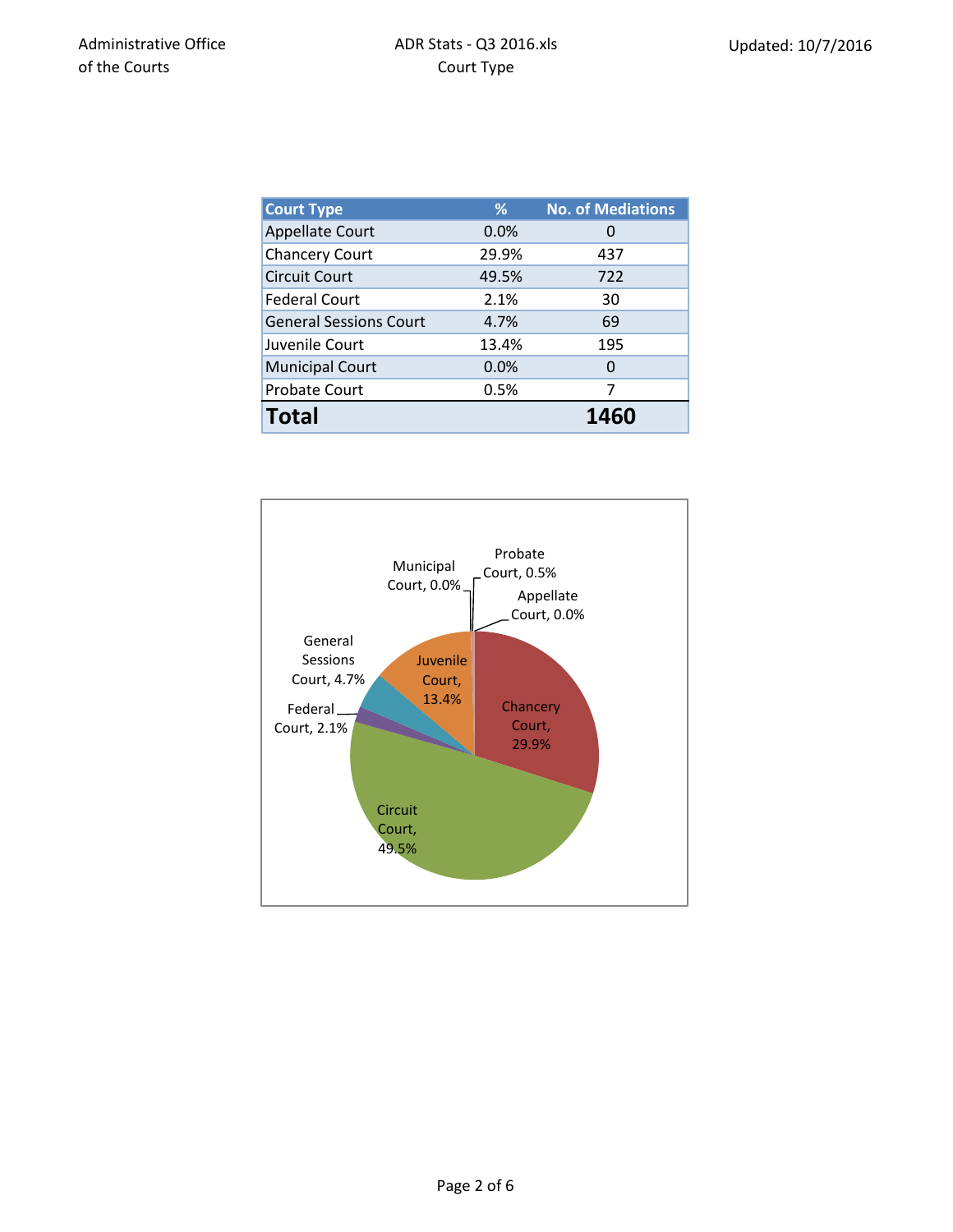| <b>Dispute Type</b>                                | %     | <b>No. of Mediations</b> |
|----------------------------------------------------|-------|--------------------------|
| Adoption/Surrender                                 | 0.0%  | 0                        |
| Appeal from Administrative Hearing                 | 0.0%  | $\Omega$                 |
| Conservatorship/Guardianship                       | 0.2%  | 3                        |
| Contract/Debt/Specific Performance                 | 4.0%  | 59                       |
| Damages/Torts Other Than Personal Injury           | 1.2%  | 18                       |
| Domestic Relations - Child Custody/Visitation Only | 18.5% | 270                      |
| Domestic Relations - Child Support Only            | 0.3%  | 5                        |
| Domestic Relations - Divorce with Children         | 21.3% | 311                      |
| Domestic Relations - Divorce without Children      | 9.9%  | 144                      |
| Domestic Relations - Post Divorce Issue            | 8.9%  | 130                      |
| Juvenile Appeal                                    | 0.3%  | $\overline{4}$           |
| Landlord/Tenant                                    | 1.3%  | 19                       |
| Legitimation/Paternity                             | 0.5%  | 7                        |
| <b>Medical Malpractice</b>                         | 1.8%  | 27                       |
| Other                                              | 6.0%  | 88                       |
| Personal Injury                                    | 22.7% | 331                      |
| Probate/Trust                                      | 0.5%  | 7                        |
| <b>Product Liability</b>                           | 0.2%  | 3                        |
| <b>Real Property</b>                               | 1.1%  | 16                       |
| <b>Workers Compensation</b>                        | 0.5%  | 7                        |
| <b>Wrongful Death</b>                              | 0.8%  | 11                       |
| Total                                              |       | 1460                     |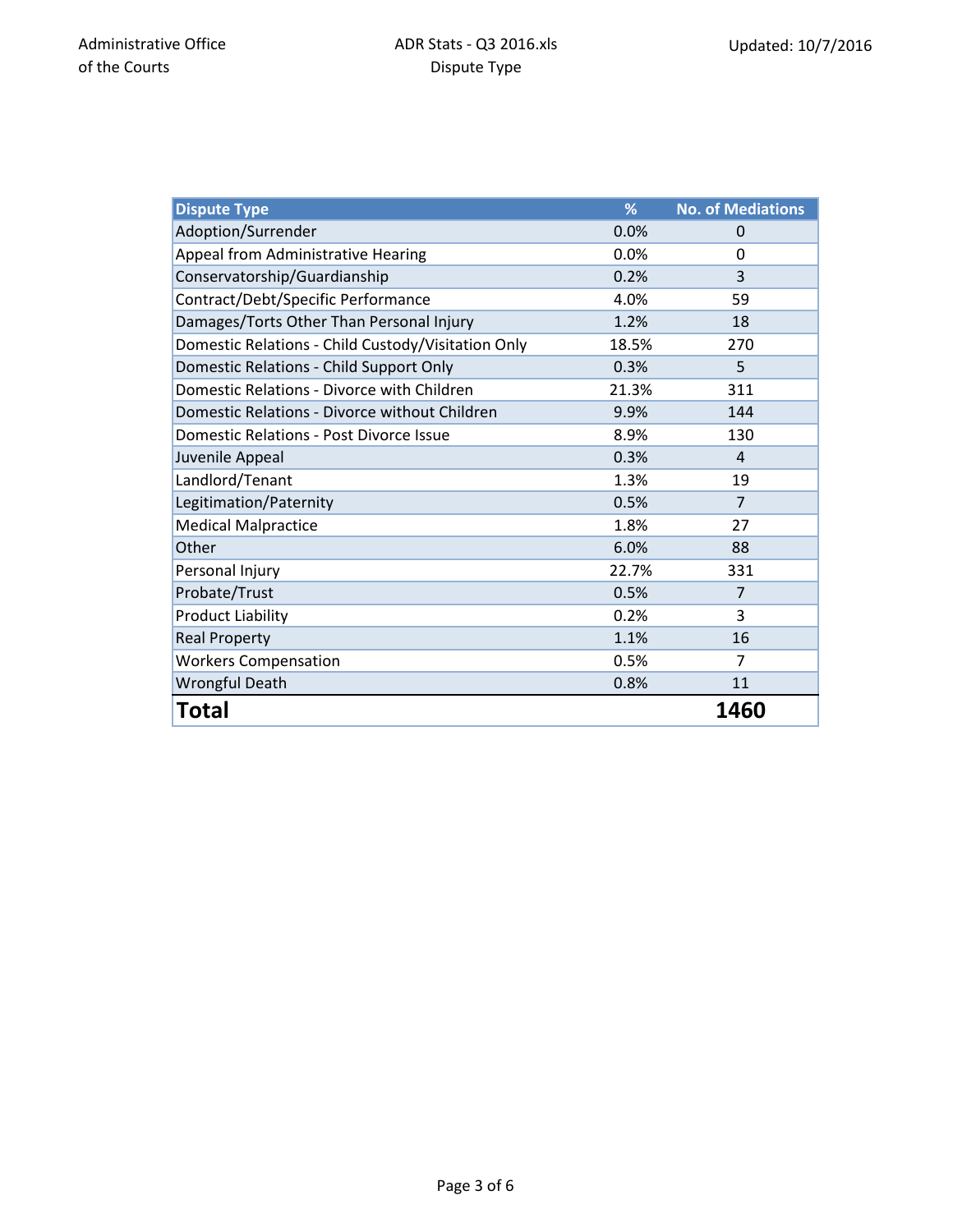|                |       | No. of            |                |      | No. of                  |               |       | No. of            |
|----------------|-------|-------------------|----------------|------|-------------------------|---------------|-------|-------------------|
| <b>County</b>  | %     | <b>Mediations</b> | <b>County</b>  | %    | <b>Mediations</b>       | <b>County</b> | %     | <b>Mediations</b> |
| Anderson       | 2.1%  | 30                | Hamilton       | 6.9% | 100                     | Morgan        | 0.4%  | 6                 |
| Bedford        | 0.5%  | $\overline{7}$    | Hancock        | 0.1% | $\mathbf{1}$            | Obion         | 0.3%  | 5                 |
| Benton         | 0.3%  | $\overline{4}$    | Hardeman       | 0.2% | 3                       | Overton       | 0.3%  | 5                 |
| Bledsoe        | 0.3%  | 5                 | Hardin         | 0.4% | 6                       | Perry         | 0.1%  | $\mathbf{1}$      |
| <b>Blount</b>  | 1.8%  | 26                | <b>Hawkins</b> | 1.1% | 16                      | Pickett       | 0.1%  | $\mathbf{1}$      |
| <b>Bradley</b> | 0.3%  | 5                 | Haywood        | 0.0% | $\mathbf 0$             | Polk          | 0.0%  | $\mathbf 0$       |
| Campbell       | 0.4%  | 6                 | Henderson      | 0.7% | 10                      | Pre-Suit      | 2.4%  | 35                |
| Cannon         | 0.2%  | 3                 | Henry          | 0.5% | 7                       | Putnam        | 2.1%  | 31                |
| Carroll        | 0.1%  | $\mathbf{1}$      | Hickman        | 0.3% | 5                       | Rhea          | 0.3%  | 5                 |
| Carter         | 0.9%  | 13                | Houston        | 0.1% | $\overline{2}$          | Roane         | 0.8%  | 12                |
| Cheatham       | 0.5%  | $\overline{7}$    | Humphreys      | 0.4% | 6                       | Robertson     | 1.2%  | 18                |
| Chester        | 0.2%  | 3                 | Jackson        | 0.3% | $\overline{\mathbf{4}}$ | Rutherford    | 2.0%  | 29                |
| Claiborne      | 0.0%  | $\overline{0}$    | Jefferson      | 1.1% | 16                      | Scott         | 0.2%  | $\overline{3}$    |
| Clay           | 0.2%  | 3                 | Johnson        | 0.2% | 3                       | Sequatchie    | 0.2%  | 3                 |
| Cocke          | 0.8%  | 11                | Knox           | 9.6% | 139                     | Sevier        | 1.2%  | 18                |
| Coffee         | 0.1%  | $\overline{2}$    | Lake           | 0.2% | 3                       | Shelby        | 10.6% | 154               |
| Crockett       | 0.0%  | $\mathbf 0$       | Lauderdale     | 0.1% | $\overline{2}$          | Smith         | 0.2%  | 3                 |
| Cumberland     | 0.9%  | 13                | Lawrence       | 0.7% | 10                      | Stewart       | 0.2%  | 3                 |
| Davidson       | 15.6% | 226               | Lewis          | 0.0% | $\boldsymbol{0}$        | Sullivan      | 2.6%  | 38                |
| DeKalb         | 0.1%  | $\mathbf{1}$      | Lincoln        | 0.1% | $\overline{2}$          | Sumner        | 2.3%  | 34                |
| Decatur        | 0.1%  | $\mathbf 1$       | Loudon         | 1.0% | 14                      | Tipton        | 0.6%  | $\bf 8$           |
| Dickson        | 0.9%  | 13                | Macon          | 0.0% | $\mathbf 0$             | Trousdale     | 0.1%  | $\overline{2}$    |
| Dyer           | 0.8%  | 12                | Madison        | 1.9% | 28                      | Unicoi        | 0.1%  | $\overline{1}$    |
| Fayette        | 0.6%  | 8                 | Marion         | 0.5% | $\overline{7}$          | Union         | 0.0%  | $\pmb{0}$         |
| Fentress       | 0.1%  | $\mathbf{1}$      | Marshall       | 0.8% | 12                      | Van Buren     | 0.0%  | $\mathbf 0$       |
| Franklin       | 0.1%  | $\overline{2}$    | Maury          | 0.6% | 9                       | Warren        | 0.6%  | 8                 |
| Gibson         | 0.6%  | 9                 | McMinn         | 0.2% | $\overline{3}$          | Washington    | 2.0%  | 29                |
| Giles          | 0.2%  | 3                 | McNairy        | 0.6% | 8                       | Wayne         | 0.3%  | 4                 |
| Grainger       | 0.6%  | 8                 | <b>Meigs</b>   | 0.1% | $\mathbf{1}$            | Weakley       | 0.2%  | $\overline{3}$    |
| Greene         | 1.1%  | 16                | Monroe         | 0.2% | 3                       | White         | 0.7%  | 10                |
| Grundy         | 0.0%  | $\mathbf 0$       | Montgomery     | 2.6% | 38                      | Williamson    | 4.8%  | 69                |
| Hamblen        | 0.9%  | 13                | Moore          | 0.0% | $\mathbf 0$             | Wilson        | 0.8%  | 12                |

## **Total No. of Mediations: 1460**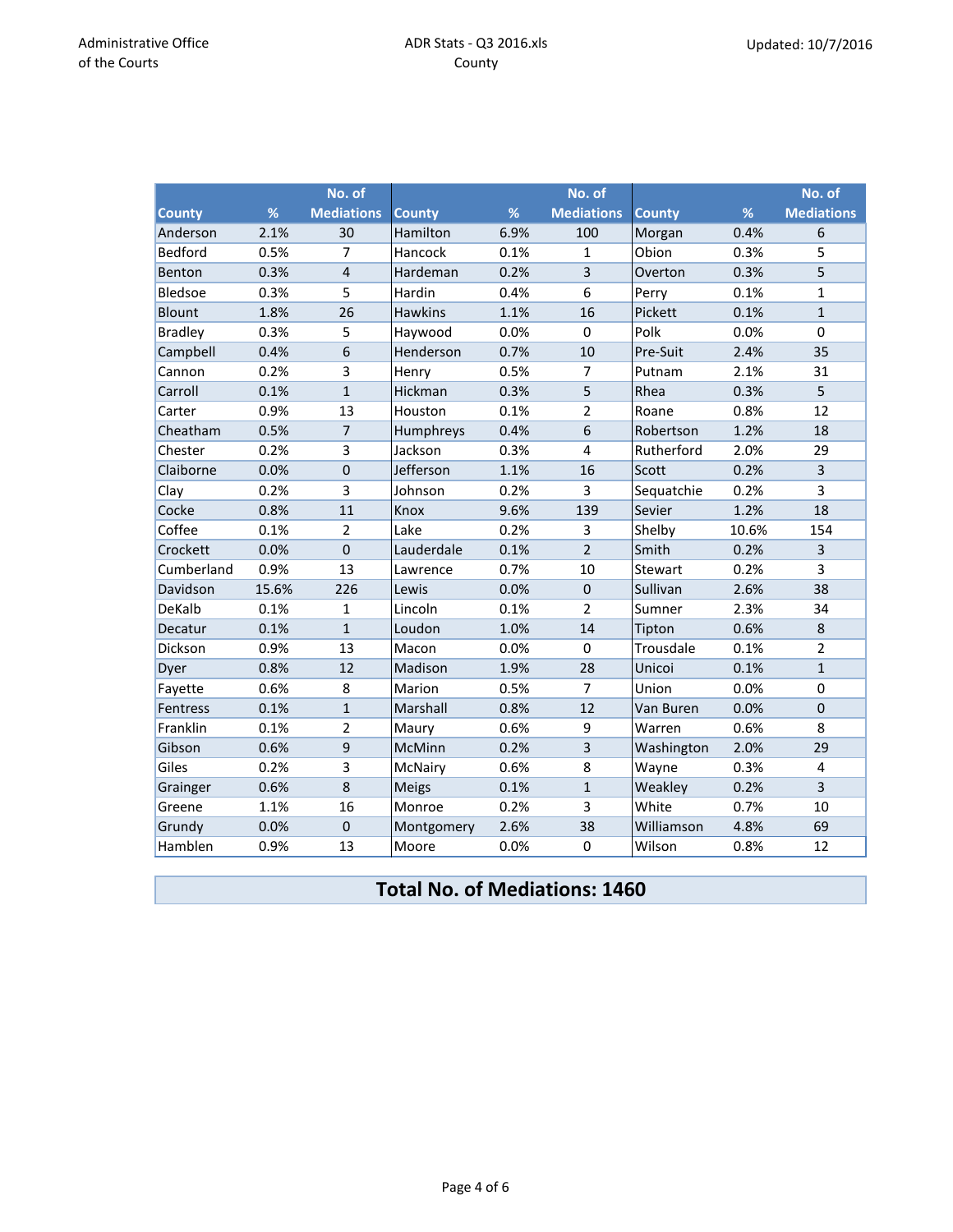| <b>Fee Type</b>        | %     | <b>No. of Mediations</b> |
|------------------------|-------|--------------------------|
| <b>Court Costs</b>     | 0.3%  |                          |
| Court-Ordered Pro Bono | 0.5%  |                          |
| Pro Bono               | 5.6%  | 82                       |
| Reduced                | 3.6%  | 52                       |
| <b>SCR</b>             | 0.8%  | 12                       |
| Standard               | 89.2% | 1303                     |
| <b>Total</b>           |       | 1460                     |